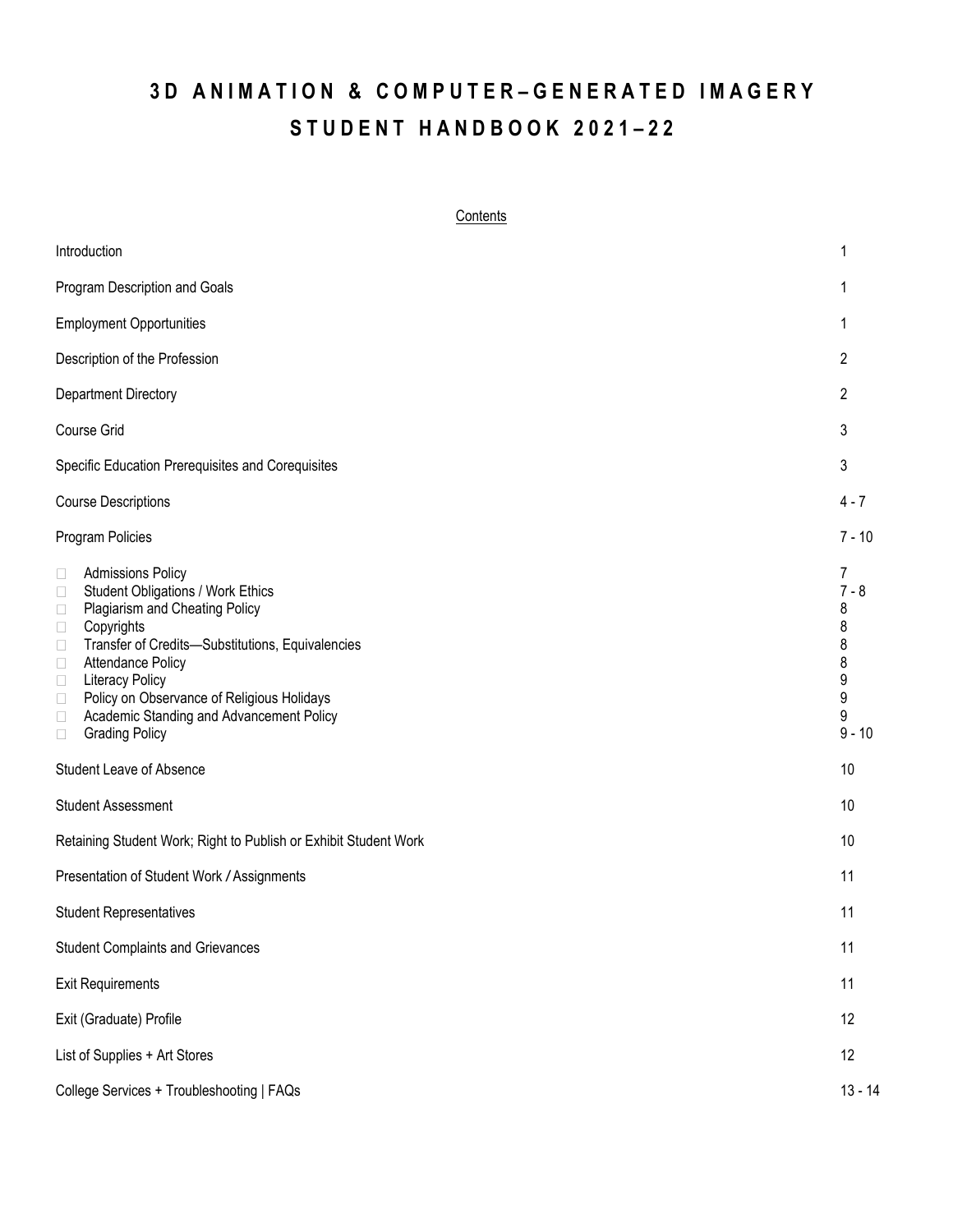# **INTRODUCTION**

Welcome to the **3D Animation & CGI Program**. The purpose of this handbook is to inform you about the program—its goals, structure, requirements and policies. It includes:

- the course grid  $\Box$
- $\Box$  a directory of staff and faculty
- $\Box$  the Exit Profile
- □ the Comprehensive Assessment
- $\Box$ the list of required supplies + art stores
- a list of college services

## **PROGRAM DESCRIPTION AND GOALS**

The 3D Animation and CGI Program is a three-year career program, which prepares students to enter the job market as professional 3D animators, modellers, and computer artists, or to pursue university studies in a field for which they have the pre-requisites. It concentrates on the development of animators. As students you learn to model the characters, props and environment; apply textures and colours to the models, add lighting to the scene; animate the characters and other graphical elements; render the final scenes and characters. You can also produce digital visual effects and compositing.

In the first year of the program, emphasis is given to exercises and attaining basic drawing, animation, design and software skills. The second year focuses on studies in animation techniques, character, prop, environmental design and construction. In the final year, the program deals with preproduction, production and SPFX as well as the business of this industry.

The program offers students the ability to:

- Acquire a foundation in traditional and applied art techniques.
- Recognize the influence of cultural and aesthetic values on 3D productions.
- Develop observational skills.
- Acquire the technical skills and competencies required of the 3D animation industry.
- Adapt to the constantly evolving tools and trends in the 3D animation industry.
- Develop talents and demonstrate acquired competencies within the confines of a project and under direction.
- Manage personal and professional development.

#### **EMPLOYMENT OPPORTUNITIES**

Careers in the animation industry are very promising as is evidenced by the sheer volume of animation, computer graphics and visual effects companies and studios making Montreal their home.

The province of Quebec's animation industry has experienced an increase in activity since the move of the giant video game company, Electronic Arts, to the downtown Montreal area and the anchoring of Ubisoft nearby. Not only have many other video game-related companies found a home in the province, but film and television productions like WB continue to make use of the great talent this multicultural city has to offer.

The video game industry is growing at a rate of approximately 30% per year1 in the Montreal area, forcing companies to recruit outside the province. The group "Techno-competences" whose mission is to support and promote the development of employment in the information technology and communications industry in conjunction with industry partners, gathered representatives from various colleges and universities in Montreal in order to forge stronger ties with the video game industry. This meeting, held in Montreal in 2005, was entitled "*Dialogue entre les entreprises du jeu électronique et les milieux de la formation*". Representatives of the video game industry and "Techno-competences" concluded that local colleges and universities need to do more to meet the growing needs of the industry.

In the area of film and television, there are numerous international companies with offices now set up in Montreal: MPC, Framestore, Atomic Fiction, Cinesite, RodeoFX, Mokko, are just a few of the companies with studios in Montreal, working on Hollywood films and high-end TV shows, from Xmen to Game of Thrones. There is always work for the motivated and determined graduate. General starting salaries range from \$40,000 upward, per year. This varies widely according to individual competence, however, and it is not uncommon for salaries to increase rapidly upon demonstration of ability. www.emploietudiant.qc.ca is a Quebec government website that offers assistance with job searches.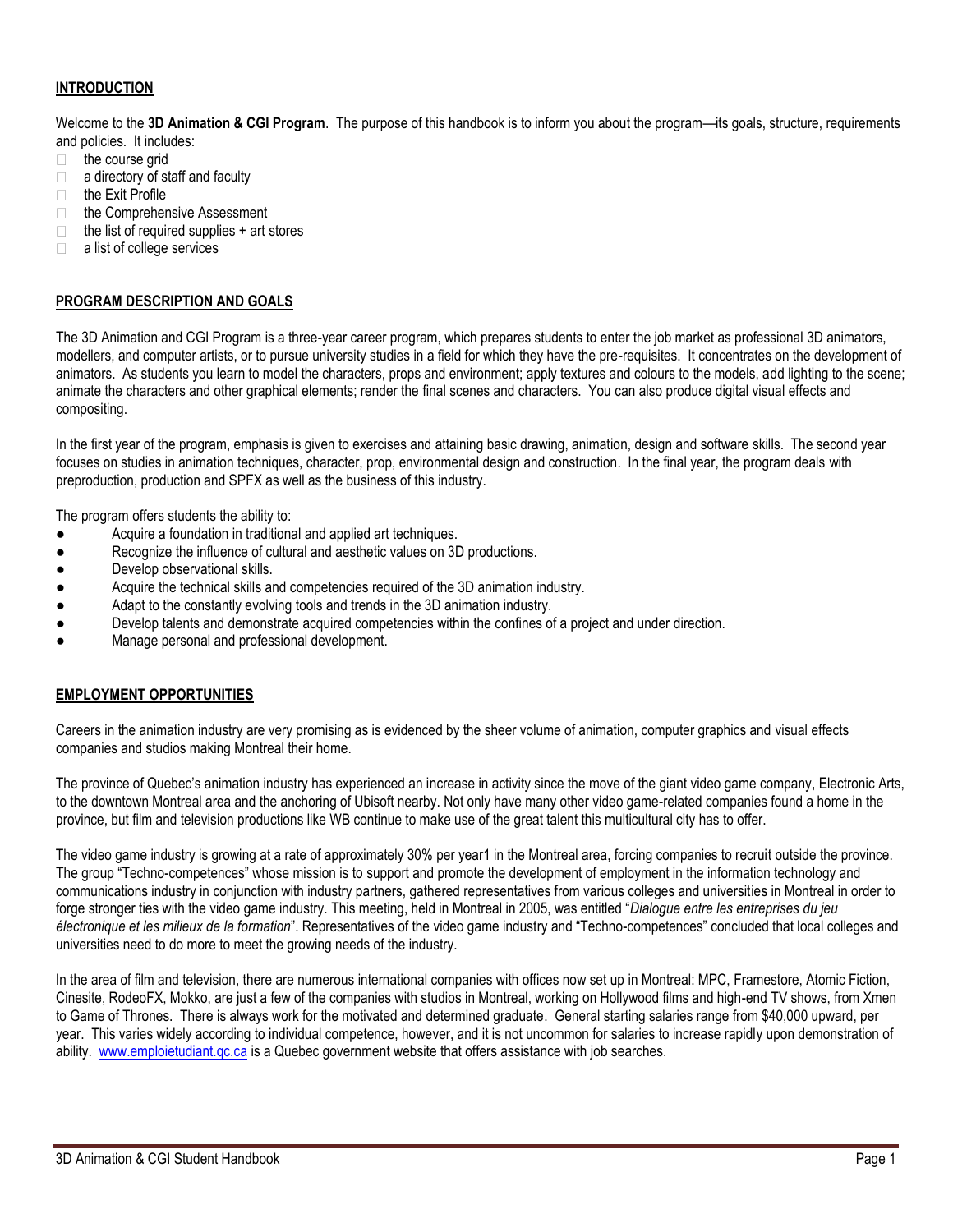# **DESCRIPTION OF THE PROFESSION**

#### Animator

The character animator applies movement and life to human and animal models. The animator is responsible for the performance of the characters. It is his or her job to create living, breathing characters that the audience will relate to. The animator must be aware of the characters' mood, motivation and thought process and be able to communicate these to the audience through expressive movement.

## Modeller

The modeller translates concept art into models of creatures, humans, and other physical objects, like vehicles, furniture, trees, buildings and the like using a 3D application software. Low or high resolution models may be produced depending on the technical constraints of the project. Typically, low resolution models are used in the game industry where real-time processing is an issue. The modeller may be required to prepare a model to be animated by producing a rig. Rigging is technically challenging and requires a modeller to have a good understanding of motion and biomechanics.

#### Texture Artist

The texture artist digitally paints the final touches onto gray scale models. He or she designs the visible surfaces that cover the architecture, environments, creatures and objects. From the simple and smooth faces of game characters to the aged skin of Gollum in Lord of the Rings, whether an animated film or game looks realistic or not is supported by the work of the texture artist.

#### Lighting and Visual Effects Specialist

The lighting specialist creates the ambiance in an animated film. The lighting specialist is called upon to create the effects of light and shade that make sets look real and that satisfy the needs of the director and the specifics of the production. The special effects animator produces special effects, such as tornadoes, or exploding asteroids. They simulate the actions of air, fire, water and wind.

## **DEPARTMENT DIRECTORY**

|                                 | Office   | <u>Ext.</u> | E-mail                                    |
|---------------------------------|----------|-------------|-------------------------------------------|
| Carley, Carley                  | 3G.1     |             | gcarley@dawsoncollege.qc.ca               |
| Fong, Ray                       | 3G.1     |             | raymonfong@gmail.com                      |
| Giberson, James                 | 3G.1     |             | jgiberson@dawsoncollege.qc.ca             |
| Hansen, Meinert                 | 3G.1     |             | mhansen@dawsoncollege.qc.ca               |
| Hynes, Kelly                    | 3G.1     |             | kellyamhynes@hotmail.com                  |
| Kachaami, Ed                    | 3G.1     |             | ekachaami@dawsoncollege.qc.ca             |
| Le Guen, Charles - Chairperson  | 3G.6     | 4907        | cleguen@dawsoncollege.qc.ca               |
| Morsy, Omar                     | 3G.1     |             | omar-mo@moving-picture.com                |
| Pazera, Jakub                   | 3G.1     |             | kubaticastudio@gmail.com                  |
| Sy, Josef                       | 3G.1     |             | jsy@hybride.com                           |
| Volpi, Stephani                 | 3G.1     |             | stephanie.volpi@dawsoncollege.qc.ca       |
| Wawrzetz, Helen - Admin Support | 2G.7     | 3200        | hwawrzetz@dawsoncollege.gc.ca             |
| Cole, Andréa                    | $3H.3-3$ | 5107        | Dean of Creative and Applied Arts         |
| Diamantakos, Tommy              | 3H.3-4   | 5106        | Associate Dean, Creative and Applied Arts |
| Faculty on leave                |          |             |                                           |
| Alonso, Luis                    | 3G.1     |             | lalonso@dawsoncollege.qc.ca               |
| McIver, Matt                    | 3G.1     |             | mmciver@dawsoncollege.gc.ca               |
| Youssef. Samantha               | 3G.1     |             | samantha@studiotechniquemontreal.com      |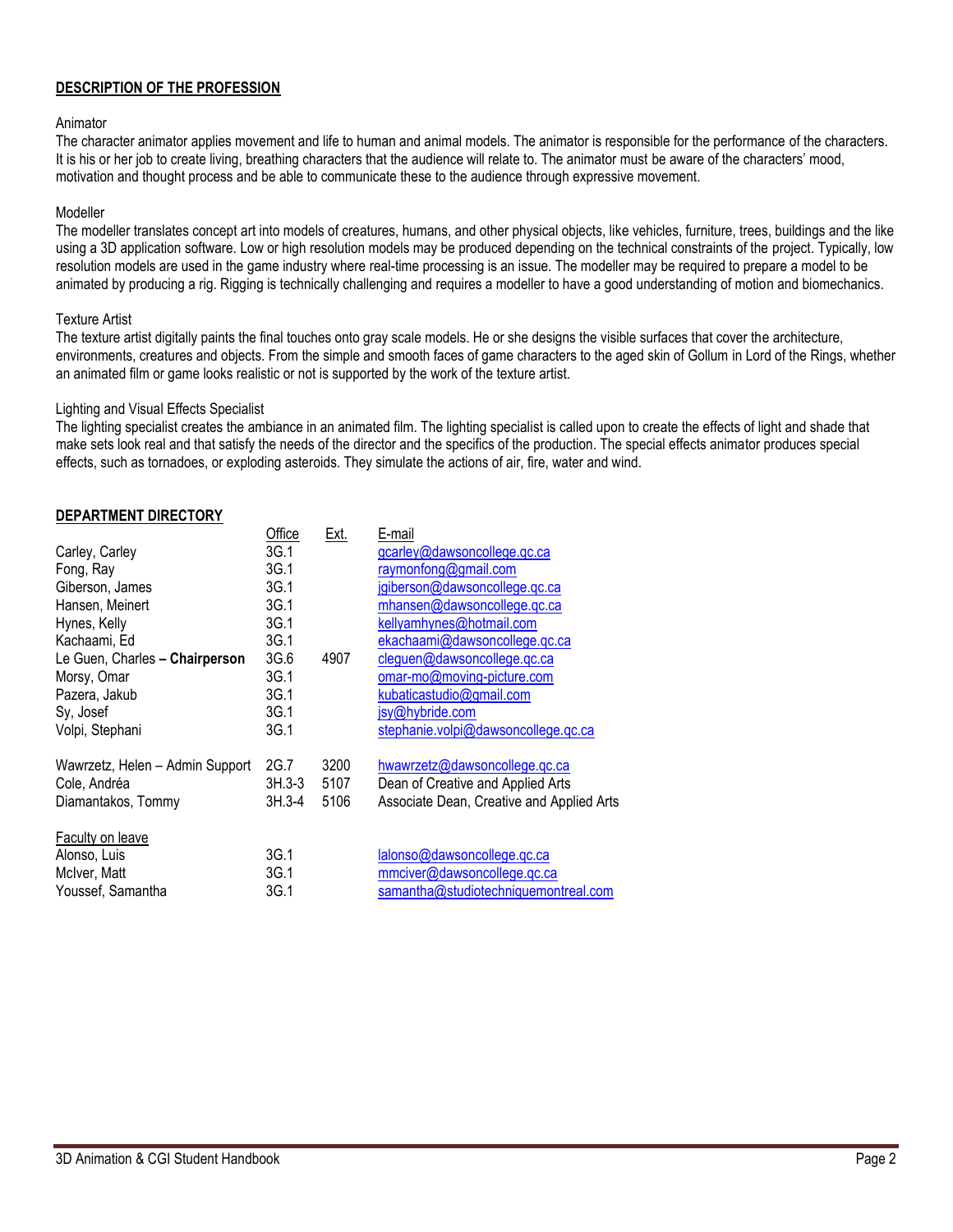# **COURSE GRID**

| Term I                                       | <b>Term II</b>                                        |
|----------------------------------------------|-------------------------------------------------------|
| English                                      | English                                               |
| Complementary                                | French                                                |
| <b>Physical Education</b>                    | <b>Physical Education</b>                             |
| 510-191-DW, Perspective Drawing Techniques   | 510-293-DW, Sculpting Human Anatomy                   |
| 510-192-DW, Drawing Anatomy & Expression     | 530-292-DW, History of Film Production Techniques     |
| 520-101-DW, History of Visual & Graphic Arts | 574-222-DW, Principles of Animation II                |
| 574-111-DW, Introduction to Preproduction    | 574-232-DW, 3D Animation Techniques                   |
| 574-121-DW, Principles of Animation I        | 574-241-DW, Digital Video & Photography               |
| 574-131-DW, Introduction to 3D Animation     | 574-251-DW, Sketching Techniques for Animation        |
|                                              | 574-261-DW, Digital Colours & Textures                |
| <b>Term III</b>                              | <b>Term IV</b>                                        |
| English                                      | English                                               |
| Humanities                                   | French                                                |
| <b>Physical Education</b>                    | <b>Humanities</b>                                     |
| 574-333-DW, Controlling 3D Movement          | 530-492-DW, Storytelling Techniques in Animated Films |
| 574-352-DW, Character Design                 | 574-434-DW, Expression & 3D Movement                  |
| 574-362-DW, Matte Painting                   | 574-453-DW, Storyboard                                |
| 574-363-DW, Virtual Worlds                   | 574-472-DW, Character Modeling                        |
| 574-371-DW, Modeling Props                   | 574-473-DW, Character Rigging                         |
| 574-381-DW, Lights, Camera & Rendering I     | 574-482-DW, Lights, Camera & Rendering II             |
| Term V                                       | <b>Term VI</b>                                        |
| <b>Humanities</b>                            | Complementary                                         |
| 560-591-DW, Acting for Animation             | 574-602-DW, Postproduction of Visual Effects          |
| 574-501-DW, Visual Effects                   | 574-613-DW, Production Project                        |
| 574-502-DW, Non-Linear Sound & Video Editing | 574-636-DW, Character Animation II                    |
| 574-511-DW, Preproduction                    | 574-691-DW, Career Development                        |
| 574-512-DW, Production Pipeline              |                                                       |
| 574-535-DW, Character Animation I            |                                                       |
|                                              |                                                       |

# **SPECIFIC EDUCATION PREREQUISITES AND COREQUISITES**

|            | <b>Course Number and Name</b>    | <b>Prerequisites</b> |                              |            | <b>Corequisites</b>          |
|------------|----------------------------------|----------------------|------------------------------|------------|------------------------------|
| 574-121-DW | Principles of Animation I        |                      |                              | 574-131-DW | Introduction to 3D Animation |
| 574-131-DW | Introduction to 3D Animation     |                      |                              | 574-121-DW | Principles of Animation I    |
| 574-222-DW | Principles of Animation II       |                      |                              | 574-232-DW | 3D Animation Techniques      |
| 574-232-DW | 3D Animation Techniques          |                      |                              | 574-222-DW | Principles of Animation II   |
| 574-362-DW | Matte Painting                   | 574-241-DW           | Digital Video & Photography  |            |                              |
|            |                                  | 574-261-DW           | Digital Colours & Textures   |            |                              |
| 574-363-DW | <b>Virtual Worlds</b>            | 574-241-DW           | Digital Video & Photography  | 574-381-DW | Lights, Camera & Rendering 1 |
|            |                                  | 574-261-DW           | Digital Colours & Textures   |            |                              |
| 574-333-DW | Controlling 3D Movement          | 574-232-DW           | 3D Animation Techniques      |            |                              |
| 574-381-DW | Lights, Camera & Rendering I     | 574-241-DW           | Digital Video & Photography  | 574-363-DW | <b>Virtual Worlds</b>        |
| 530-492-DW | Storytelling Techniques in       | 530-292-DW           | History of Film Production   |            |                              |
|            | <b>Animated Films</b>            |                      | Techniques                   |            |                              |
| 574-453-DW | Storyboard                       | 574-251-DW           | Sketching Techniques for     |            |                              |
|            |                                  |                      | Animation                    |            |                              |
| 574-472-DW | <b>Character Modeling</b>        | 574-371-DW           | <b>Modeling Props</b>        |            |                              |
| 574-473-DW | Character Rigging                | 574-333-DW           | Controlling 3D Movement      |            |                              |
| 574-434-DW | Expression & 3D Movement         | 574-333-DW           | Controlling 3D Movement      |            |                              |
| 574-482-DW | Lights, Camera & Rendering II    | 574-381-DW           | Lights, Camera & Rendering I |            |                              |
| 574-636-DW | <b>Character Animation II</b>    | 574-535-DW           | <b>Character Animation I</b> |            |                              |
| 574-602-DW | Postproduction of Visual Effects | 574-501-DW           | <b>Visual Effects</b>        |            |                              |
| 574-613-DW | <b>Production Project</b>        | 574-511-DW           | Preproduction                |            |                              |
|            |                                  | 574-512-DW           | <b>Production Pipeline</b>   |            |                              |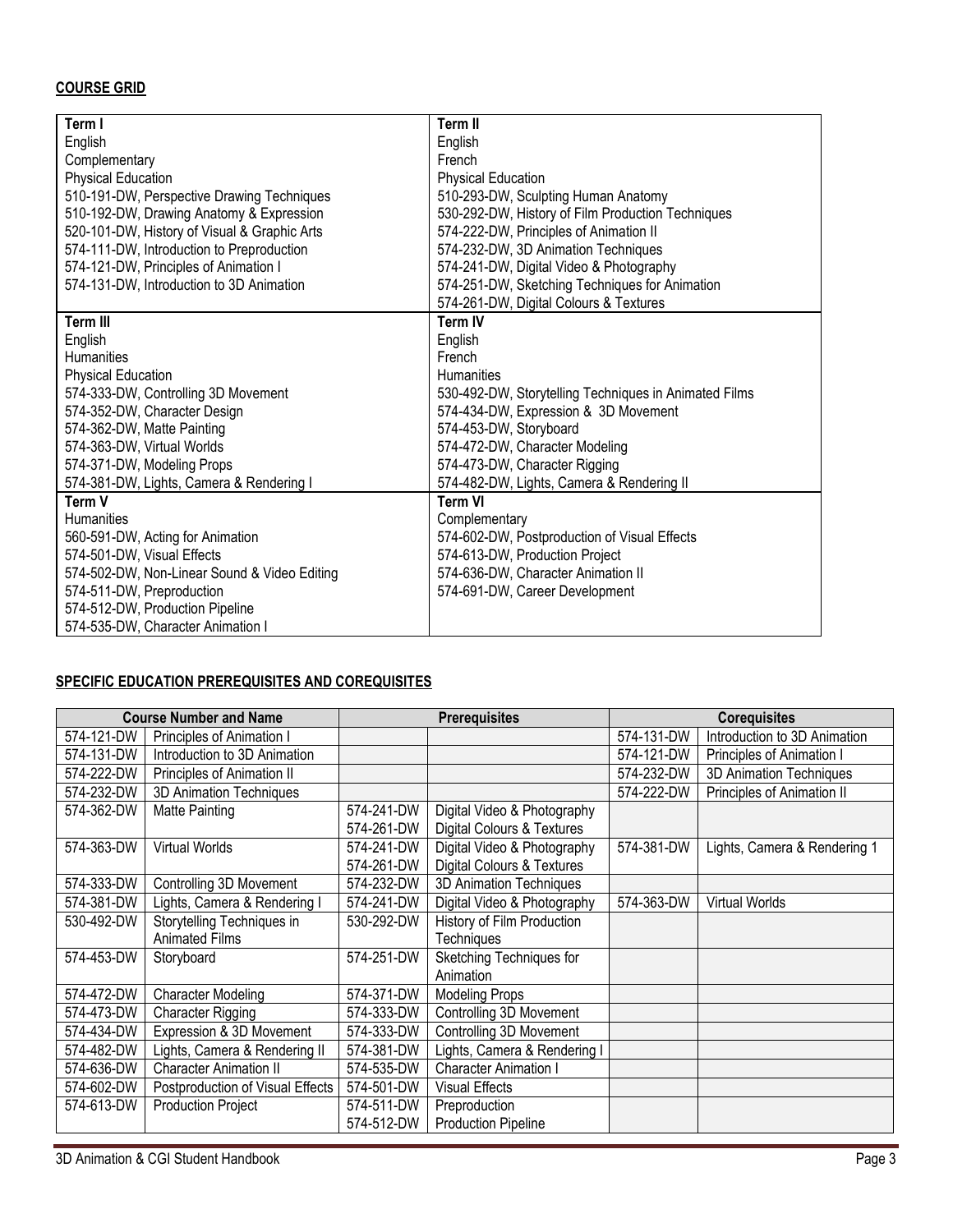## **COURSE DESCRIPTIONS**

## **TERM I**

## **Perspective Drawing Techniques**

This course will introduce students to a variety of perspective free hand and tool assisted techniques enabling them to choose appropriate methods for sketching on location; thumb-nailing; storyboarding; environment and prop design.

#### **Drawing Anatomy & Expression**

This course will introduce students to the animator's approach to figure drawing, by beginning with quick sketches and progressing towards specifics. The student will explore the relationship between gesture and basic shapes and how they relate to human anatomy.

#### **History of Visual & Graphic Arts**

This course will examine major art movements from the past and present, their cultural and historical context and their impact on the present day popular culture of film and videogames.

#### **Introduction to Preproduction**

This course will introduce students to the visual development of an animated film. Design foundations will be covered in terms of how they related to visual storytelling. Students will work from a short script.

#### **Principles of Animation I**

This will be a 2D digital animation course. It will use hand drawn animation to explore the fundamentals of movement and will introduce students to observing the characteristics of movement and how to achieve believable movement by following and exaggerating these characteristics.

#### **Introduction to 3D Animation**

This course is designed to provide students with an introduction to the 3D digital tools that will be utilized in the development of animation processes and products. Students will be introduced to the latest software tools used in a 3D animation production. Through interactive lecture, discussion, demonstration and application, students prepare for further classes in 3D animation.

#### **TERM II**

#### **Sculpting Human Anatomy**

The objective of this course is to develop an understanding of three-dimensional form as described by the human body. The course will include life modeling sessions along with studio practice as a way of studying the principles of three dimensional forms, with the aim of producing a 3-D likeness. The student will also conduct preliminary research using varied visual resources and exploratory work using drawing techniques, photographs, maquettes, and proposals in clay. Students learn to use clay and the techniques of modeling.

## **History of Film Production Techniques**

This course will cover the history of film from the formative stages of the series photography of the 1870's up to the present, by way of 3D Animation and Digital Cinema. The areas of Fiction, Documentary, Animation and Experimental styles will be considered. Technical and aesthetic developments will be addressed as well as the important notion of cinema as an international medium.

#### **Principles of Animation II**

This course will continue the exploration of animated movement using 2D techniques and will specifically focus on the principles of human and animal mechanics, posing and body language. Students will observe and analyze various examples in animated films. A variety of exercises will be used to help the student explore emotional states and their effects on human and animal movement.

## **3D Animation Techniques**

This course builds on Introduction to 3D Animation and explores the technical fundamentals of animation using 3D software. Students will learn the physics and controls used in 3D software including physical simulation. Through assignments and exercises, the students will gain experience, setting the stage for more advanced topics and exercises in the third semester.

#### **Digital Video & Photography**

This class will introduce students to still and video photography. Students will use digital and video cameras to gather images. The proper lighting setup for acquiring reference and texture art will be explored. Students also will learn the aesthetics and theory of lighting for film, video and animation. The goal is to give the student animator a look at some of the professional techniques and theories necessary to conceive and create images for the screen and games.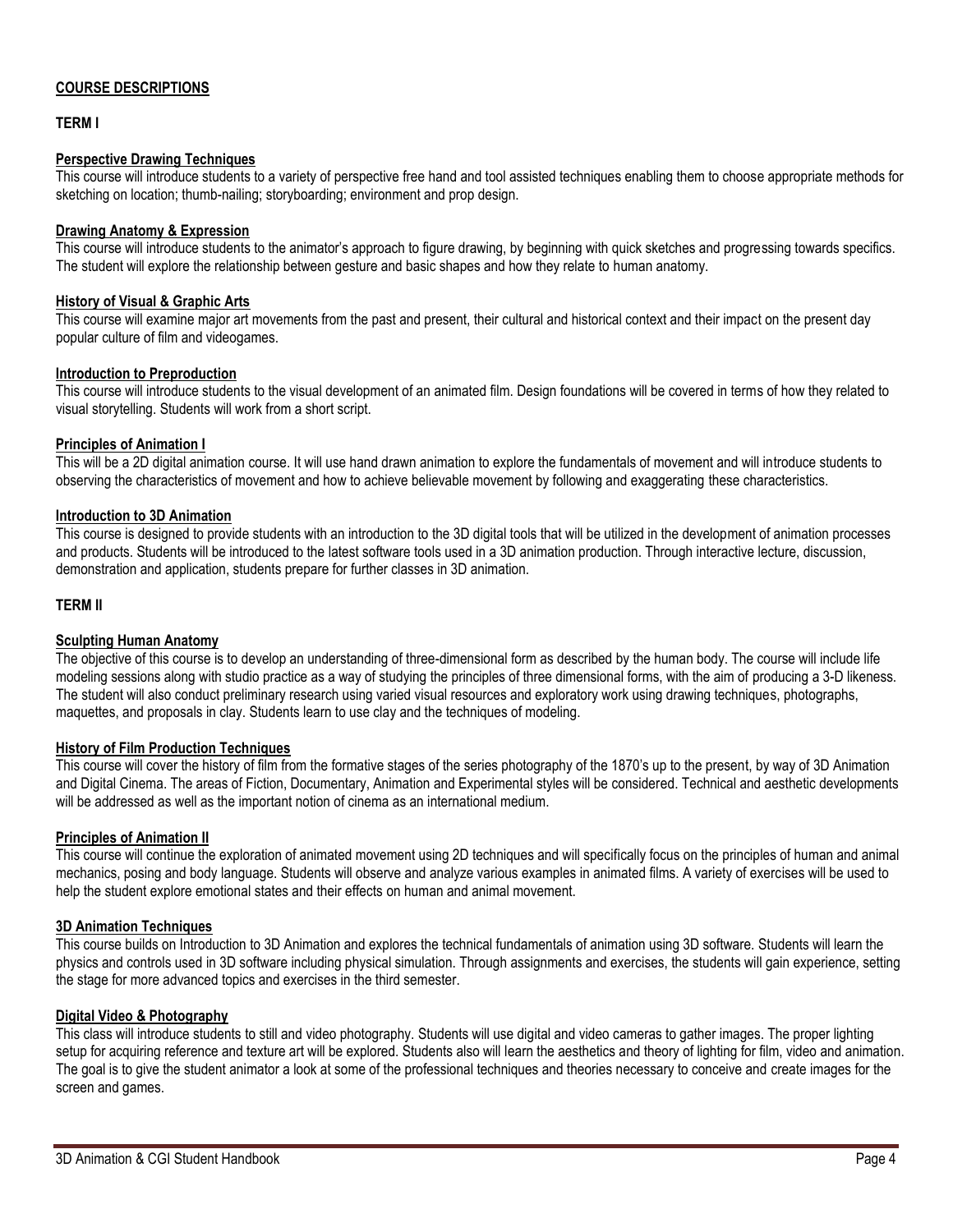#### **Sketching Techniques for Animation**

This course will focus on the role of thumb-nailing in animated film. Students will use thumb-nailing techniques to explore a large variety of design and action possibilities before making final decisions. The role of thumb-nailing as a quick form of visual communication and the importance of a sketch book will also be covered.

## **Digital Colours & Textures**

This course will cover an introduction to imaging and the fundamentals of colour and textures using Photoshop. Special focus will be placed on colour in the context of creating textures. Students will create textures with channels including metal, wood, cloth and skin and apply different methods of projection for the use of displacement maps.

## **TERM III**

#### **Controlling 3D movement**

This course explores the basic principles of body mechanics and character animation

#### **Character Design**

This course will expand upon students previously acquired figure drawing techniques with a focus on character traits and expression. Quick sketch techniques to capture weight, balance, mood and emotion will be explored, as well as refinement and presentation.

#### **Matte Painting**

This course follows Digital Colors and Textures. Using Photoshop students learn to apply 3D textures and create digital matte paintings. The course will explore several texture mapping techniques and apply painted surface details onto 3D geometry. Students will be asked to apply their knowledge of 2D and 3D applications to create texture maps and backgrounds for future production.

#### **Virtual Worlds**

Students will study the simulated environment of virtual worlds and 3D genre, including tutorials in 3D modeling. This course in scene design addresses all the traditional cinematic concepts using digital tools. The 3D software will be used to design and build all the aspects of set components, including: scenery, lighting, and props, and landscape. The dynamics of moving sets are also studied.

#### **Modeling Props**

Modeling clean animate-able meshes is an essential skill in the 3D industry. Modeling props will focus on instilling proper modeling workflow including concept development and reference gathering. Through lectures, in class demonstrations and assignments, students will learn tools and techniques to model non organic objects, seamless texturing of props and rendering.

# **Lights, Camera & Rendering I**

This course will study rendered images achieved by using advanced software making real, all natural visual phenomena. Illumination, color, shadows, darkness and light will be studied. This course introduces the student to the concepts of light, shadow and surface properties as they apply to creating environments and visual effects within 3D graphics applications. The study of the natural properties of light and human perception will be the focus.

#### **TERM IV**

#### **Storytelling Techniques in Animated Films**

This course in Storytelling for Animation introduces the students to the art of writing and scripting for animation. Throughout the semester the student will develop and conceptualize an idea and create a story structure in order to animate key frames to effectively narrate the story.

#### **Expression and 3D Movement**

This course delves deeper into the world of character animation.

#### **Storyboard**

This course will expand upon students' skills and understanding of the art and practice of storyboarding. Students will use their storytelling and film making skills in order to create storyboards. In addition the storyboards will portray emotion and mood through lighting and camera angles. Students will become well versed in storyboard terminology and technical directives, film structure, hooks ups and spatial continuity*.* 

#### **Character Modeling**

This course emphasizes anatomical construction and digital re-creation of believable characters. Students develop and construct digital 3-D character models intended for their animation. The course covers advanced topics in 3-D character design and modelling using the latest 3D modeling and digital sculpting software, with an emphasis on anatomy as it applies to predetermined movement requirements.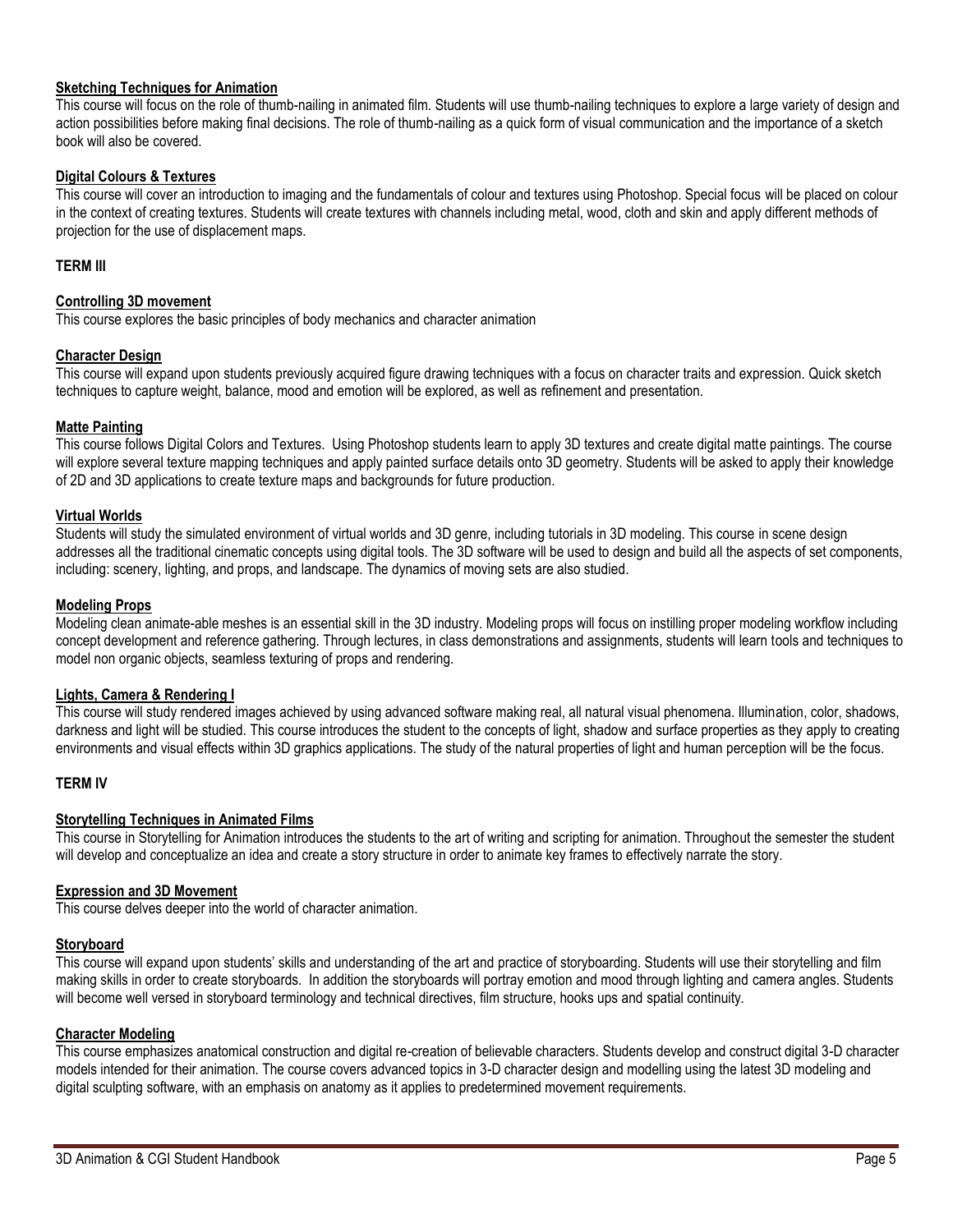## **Character Rigging**

Character setup is one of the most important steps in the character building process. A good character rig will allow you to get the most out of your characters. This course will cover basic and advanced rigging solutions. This course is designed to run in conjunction with the Character Modeling course. This course covers the major concepts and techniques for successful 3D character rigging.

## **Lights, Camera & Rendering II**

In this course, students explore advanced techniques in realistic lighting and rendering of images. The course will focus on shader networks, caustics, global illumination, and mental ray rendering techniques. The practice of lighting set up and camera control will be a constant theme throughout the course. Time will be spent on how to split scenes into separately rendered passes, and then composite renders into final footage*.* 

#### **TERM V**

#### **Acting for Animation**

This course provides an introduction to the craft of acting including improvisation, script analysis, building a character and scene study, through a series of practical exercises and discussion. Students learn the fundamentals of acting essential to the enhancement of the animators' skills, developing the relationship between the idiosyncrasies of a character and their behavior in movement and speech. Examples will also be drawn from live-action and animated films.

#### **Visual Effects**

This course will be an introduction to digital compositing principles and visual effects skills using compositing software. Students will explore and understand main compositing and visual effect tools. Concepts such as creating a composite branch, layering images and animation will be introduced and practiced.

#### **Non-Linear Sound & Video Editing**

In this course students will learn the practical processes and the software skills required to combine digital animation/motion capture and audio into a final production which the graduates will then use to enter the workforce.

#### **Preproduction**

In this course, students learn how to effectively plan, coordinate, and execute a feature film idea. Students will design their characters, environments, and camera action. In this advanced course students will continue to build upon their skills. Time will be spent refining scenes, objects and characters in preparation for their final production project. Students explore methods for cultivating original ideas suitable for production as a short animated reel. Preliminary exercises lead to the development of a production-ready concept package that they will present for critique. Modelling approaches will be discussed and chosen. Each project will be fully scripted, critiqued, and rewritten before going into production.

#### **Production Pipeline**

This course is designed to provide students with the opportunity to generate an animated group project. Students organize and develop production technique similar to that experienced in industry. Emphasis is placed on the development of a production schedule and adherence to the schedule, problem solving and working effectively as a production team. In addition, students demonstrate the ability to develop work that demonstrates teamwork, organization, effective sequencing, continuity, consistency in terms of style, production.

#### **Character Animation I**

This course focuses on the task of creating a believable animated performance using advanced character tools. Students study the elements of complex motion, performance structure, and their relationship to digital inverse kinematics. Digital characters with natural movement, emotion, and density are created. The primary focus of this course is creating digital characters that act, and improve realistic movement by developing animation techniques that extend the realism of 3D animation.

#### **TERM VI**

#### **Postproduction of Visual Effects**

Continuing from the course Visual Effects this course will teach students to seamlessly integrate multiple visual components for effects to be used in animation, films, commercials, and television, along with more advanced particle system control. Students will use Adobe AfterEffects and Discreet Combustion in a post-production environment to solve design challenges and create special effects and motion graphics. All the key elements that make up the concept of compositing and motion design are covered.

#### **Production Project**

This class will be used by the students to produce the animation .This is primarily a demo reel class where the faculty take on the role of a technical and creative director and help each student with his or her final project of creating their models, backgrounds, motion, and soundtracks.. With the developed animatics and scripts in the previous semesters, the student's production will present a cohesive demo reel that shows off animation skills to future employers.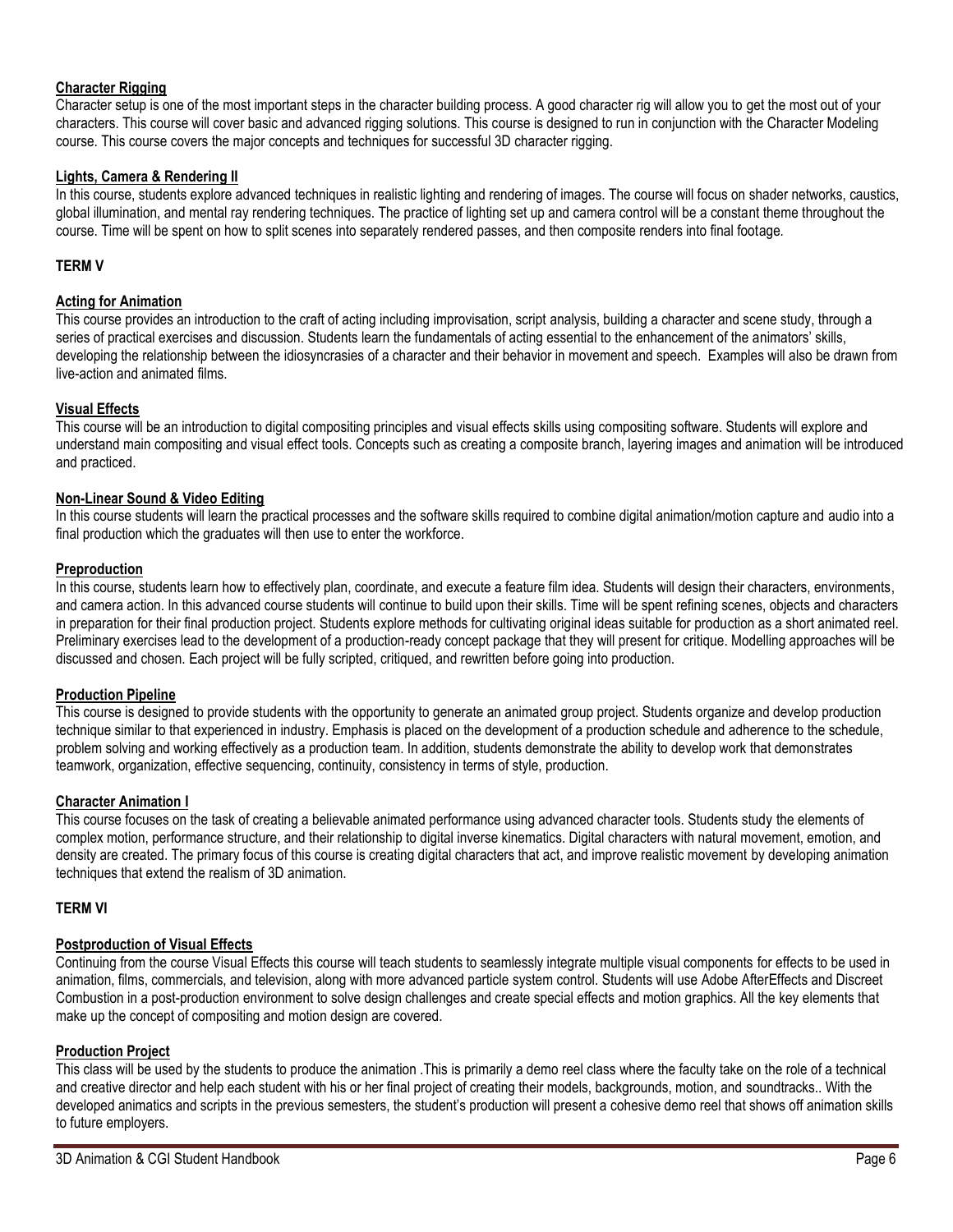## **Character Animation II**

This 3D animation class will focus on advanced control systems including the creation of scripting as an animation time saver. Motion Capture and interpretation of MoCap data with be introduced. The key element of the course is for the student to give expression to an animated character. The course will link to the final production project and focus on the student's characters and the acting. The underlying principles that make a character work expressively will be covered. Students will further develop their character's lip synchronization, and facial expressions. The student will focus on the fundamentals of creating characteristic movement and personality.

#### **Career Development**

In this course students will produce materials and employ techniques to enhance their effectiveness in the work place. Emphasis will be placed on resume/portfolio and reel preparation, interview/networking techniques, public speaking and presentation skills. Students will hone their skills to industry standards in a workshop setting that encourages self-evaluation, constructive feedback and teamwork.

## **PROGRAM POLICIES**

It is the students' obligation to inform themselves of the program policies listed below, as well as the college policies written in ISEP *(Institutional Student Evaluation Policy).* 

The purpose of the policies is to:

- Ensure a consistent and high standard of education within the 3D Animation Program.
- $\Box$  Ensure that all students in the 3D Animation and CGI Program are treated in a like manner with regard to academic matters.
- Ensure that all students are well acquainted with the program policies in order to avoid misunderstandings that could result in  $\Box$ jeopardizing their standing in the program.

#### Admissions Policy

A student applying for admission to the 3D Animation & CGI Program must formally apply to the Admissions Office. The application deadline is March 1. The department shall rate all applicants using various methods (e.g., portfolio assessment, drawing test, academic background, etc.) and shall reserve the right to modify the specific methods used.

#### Student Obligations / Work Ethics

Students must behave in a professional manner in order to maintain their standing in the 3D Animation & CGI Program. This professional attitude includes:

- Consistent punctuality and attendance (max. 3 absences per course allowed; lateness is an absence)  $\Box$
- $\Box$ Respect for teachers and classmates
- Respect for Dawson property  $\Box$
- Maintaining a clean working environment  $\Box$
- Honesty  $\Box$
- **Originality**  $\Box$
- Acknowledging sources
- □ Meeting deadlines for finished artwork
- $\Box$ When in a class, working on projects for that class
- □ Constructive response to art direction
- $\Box$  Use of professional vocabulary during discussions and critiques
- Maintaining objectivity  $\Box$
- $\Box$ Competent handling of materials and tools
- No eating or drinking in the art studios or computer labs  $\Box$
- $\Box$ Refrain from playing games in the computer labs

#### In addition*:*

The instructor's mandate is not limited to technical support and guidance, but includes creative direction and art direction. This means that the instructor is empowered to reject concepts and artwork, and to request complete revisions if necessary. Students must comply. The instructor assumes the role of the *client* (for whom the artwork and animation is produced), the role of the *creative director* (who supervises the concept), the role of the *art director* (who supervises the visual component of the artwork) and the role of the *animation director* (who supervises the performance and direction of the animation). This reflects normal procedure in the industry.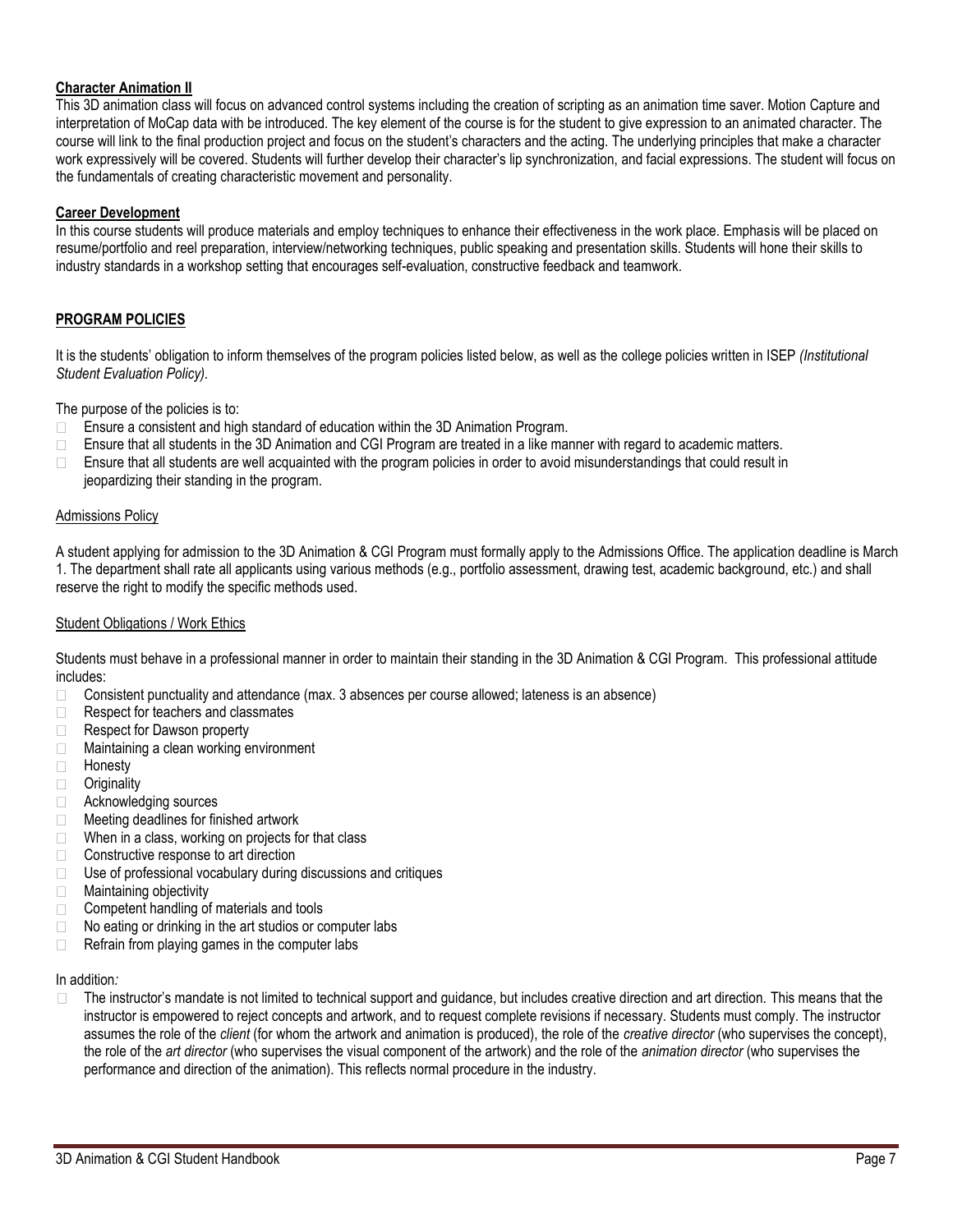- $\Box$ It is expected that the product of a student's labor reflects the skill and thinking of that student. It is dishonest to place one's name on the work of someone else. When a source is used to support and clarify a student's thinking, the references must be listed. When a student lends his/her work to another student, both parties will be equally at fault for any copying done by the borrower (with or without the lender's knowledge). College policy states that 'action in response to an incident of alleged cheating, up to and including the failure of a student in a course, is within the discretionary power of the teacher'.
- $\Box$ The 3D Animation Department has a collective right to a pleasant environment. Anyone found to have caused damage to the building, furniture, equipment, or fittings will be subject to disciplinary action by the department and/or college.

# Plagiarism and Cheating Policy

Plagiarism is defined as the presentation or submission by a student of another person's work as his or her own. Any student found copying another person's work will be given a "zero" grade and may be expelled from the course. The student will be reported to the sector dean, Andréa Cole, for college disciplinary process. The work may also be confiscated. Any student allowing a plagiarist to copy his/her work will also be given a "zero" grade and may be expelled from the course.

Cheating is defined as any dishonest or deceptive practice related to exams. Any student found cheating on an exam will have their exam confiscated and a "zero" grade given for the exam. Any student allowing a cheater to copy from his/her exam will also have his/her exam confiscated and will receive a "zero" grade.

# **Copyrights**

Visual and conceptual sources that students rely on as reference material for their artwork must be acknowledged to anybody who sees the artwork, regardless of whether or not the sources are copyrighted. All sources must be acknowledged visibly adjacent to the artwork or animation work, when the artwork is submitted for grading, when it is presented in a portfolio or reel, when it is exhibited in any way (including Dawson College display cases or animation festivals, when it is reproduced anywhere, and when it is sold, absolutely and without exception.

The acknowledgement should include as much of the following information as possible: the name of the artist/photographer/designer or the firm/agency, the title & year of production of the source, the name of the website/publication/other medium in which the source appeared or was reproduced, and any other relevant information such as the publisher, the place and date of publication, and the page number(s).

As well, students are advised that copyright laws oblige them to obtain permission from all concerned parties if they intend to display and/or reproduce copyrighted work. If the image in question represents a person, written permission must be obtained from that person, or from those who hold the copyright of that person's image. Liability for copyright infringement can include the creative and art directors as well as the artist.

# Transfer of Credits—Substitutions, Equivalencies

- Potential students wishing to receive equivalent credits for courses taken outside the Dawson College 3D Animation & CGI Program shall make a request to the instructor of the course in which the credit is desired. The credit, if and when awarded, must then be approved by the Chairperson, in writing, with a copy to the student, teacher of the course, and the Records Office.
- Students must present written verification of equivalent credit at registration or be enrolled in the course in question.
- The Chairperson shall grant equivalent credits at his/her discretion in the event that the teacher of the course is unavailable to the college.
- Potential students may obtain recognition from the department for professional experience in the field of animation. However, equivalent credits for work experience will not be granted for more than a third of the professional courses, i.e., those that begin with the number 574. In such instances, students must register for a minimum number of 574 program courses.
- Students who have received credit for 510, 520, and 574 courses taken outside Dawson College's 3D Animation (day) Program are strongly recommended to audit those courses.

#### Attendance Policy

Since our classes are lab classes and regular, structured critiques are given to both the entire class and the individual student as part of the attainment of the objectives, attendance is therefore mandatory and will be taken in every class. Arriving late or leaving early is considered an absence. Four absences will result in your status in the program being reviewed. In this case, a student cannot receive a grade above 50. Only in exceptional circumstances, and at the teacher's discretion, will the student be permitted to continue the course for credit. It is at the teacher's discretion to require documentation for absences. When absent from class, the student is responsible for inquiring about missed information and assigned homework. Students are asked to refer to ISEP for further information regarding student responsibilities to the course.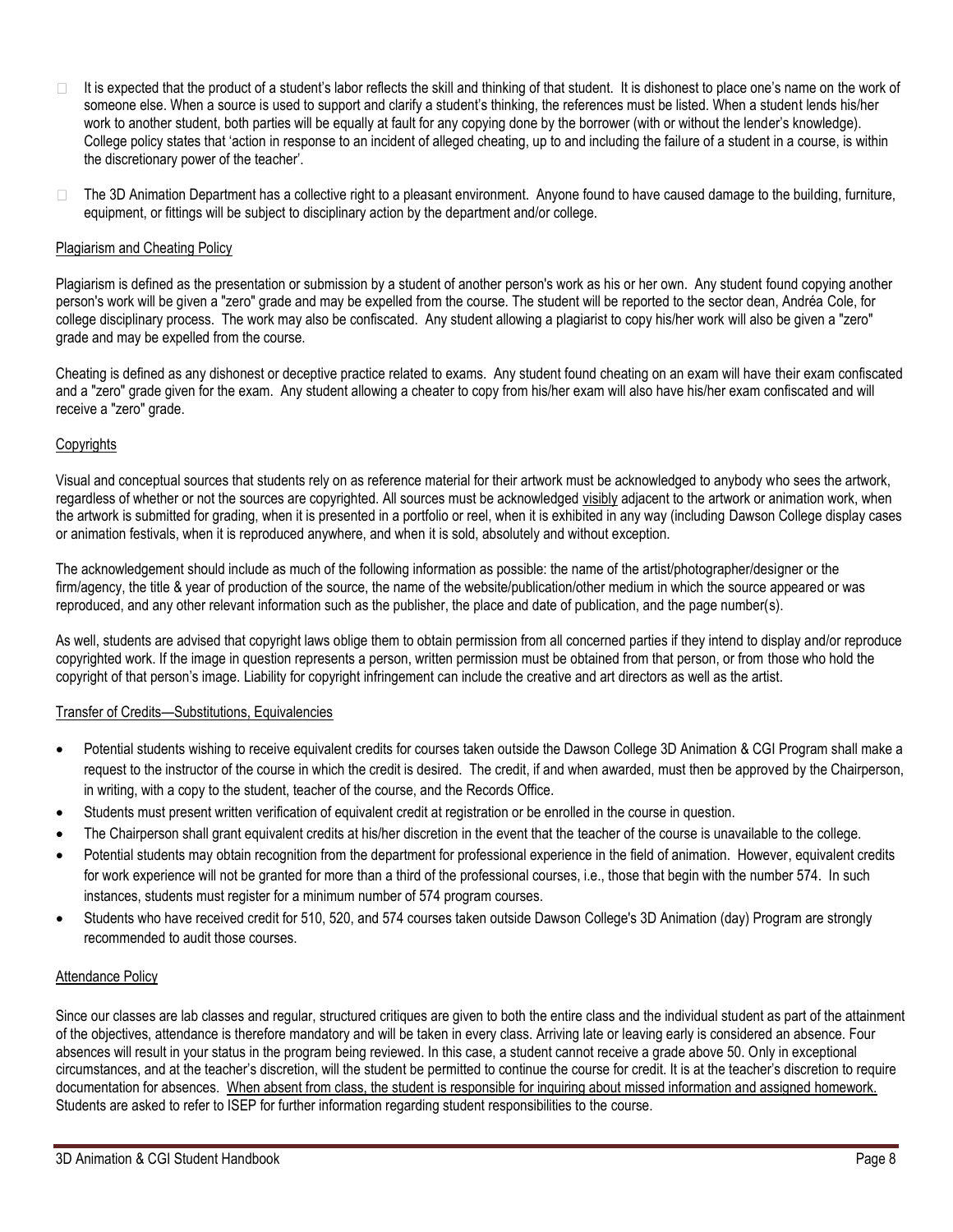## Literacy Policy

The 10% professional attitude mark will include an assessment of a student's ability to communicate verbally and in written form to acceptable college standards.

#### Policy on Observance of Religious Holidays

Students who will be absent from a class due to a religious holiday are expected to make alternative arrangements with his/her teacher in the first week of classes in order to complete course requirements. Teachers observing a religious holiday will specify alternative arrangements in the course outline and in a memo to the department chairperson.

#### Academic Standing and Advancement Policy

- Students must register for all courses required by the program grid in every semester.
- Students must complete the program within five years of commencement, or be removed from the program for professional unsuitability.
- Students must pass all 574 program courses in a semester before registering for the 574 courses of the following semester. (In other words, if you fail just one 574 course (in any semester), you will not be allowed to continue in the program, until you've re-taken and passed the failed course(s) a year later. *Note:* Some courses might have more than one component, so you must achieve a minimum of 60% in all components of a course in order to pass that course.
- Students must pass all first and second year 510, 520 and 574 courses before proceeding to the fifth semester of the program.
- Students who fail the same 574 course twice will be removed from the program.
- Students who fail three or more 574 courses in a semester will be removed from the program.
- Students must pass all core and complementary courses, except one, before proceeding to the fifth semester of the program.
- Students must pass 9 out of the 12 general education courses before participating in the comprehensive assessment.
- Under extenuating circumstances, a student who has been removed from the program may re-apply to the program after a period of one year by following the standard application procedures (which includes the standard applicant evaluation process).
- Students who are removed from the program at the end of the fall semester may continue to take non-570 courses for one semester and must submit a program transfer request.
- Students who are removed from the program at the end of the winter semester will be expelled from the college and may appeal to the College Academic Standing Appeals Committee.

#### Grading Policy

a) In accordance with the "Grading Policy" listed in the Institutional Student Evaluation Policy booklet (issued May 1999):

Dawson College uses numerical grades to formally evaluate student achievement. The informal letter equivalents are indicated in brackets.

| 90-100   | Excellent | (A) |
|----------|-----------|-----|
| 80-89    | Very good | (B) |
| 70-79    | Good      | (C) |
| 60-69    | Pass      | (D) |
| Below 60 | Fail      | (F) |

The College will inform the students of their final grade in each course.

b) The remark "INC" (incomplete) may be assigned when circumstances clearly warrant it and where, in the opinion of the teacher, the work can be completed and the objectives of the course fulfilled. A written student-teacher contract must be made and the requirements fulfilled in accordance with dates listed in ISEP.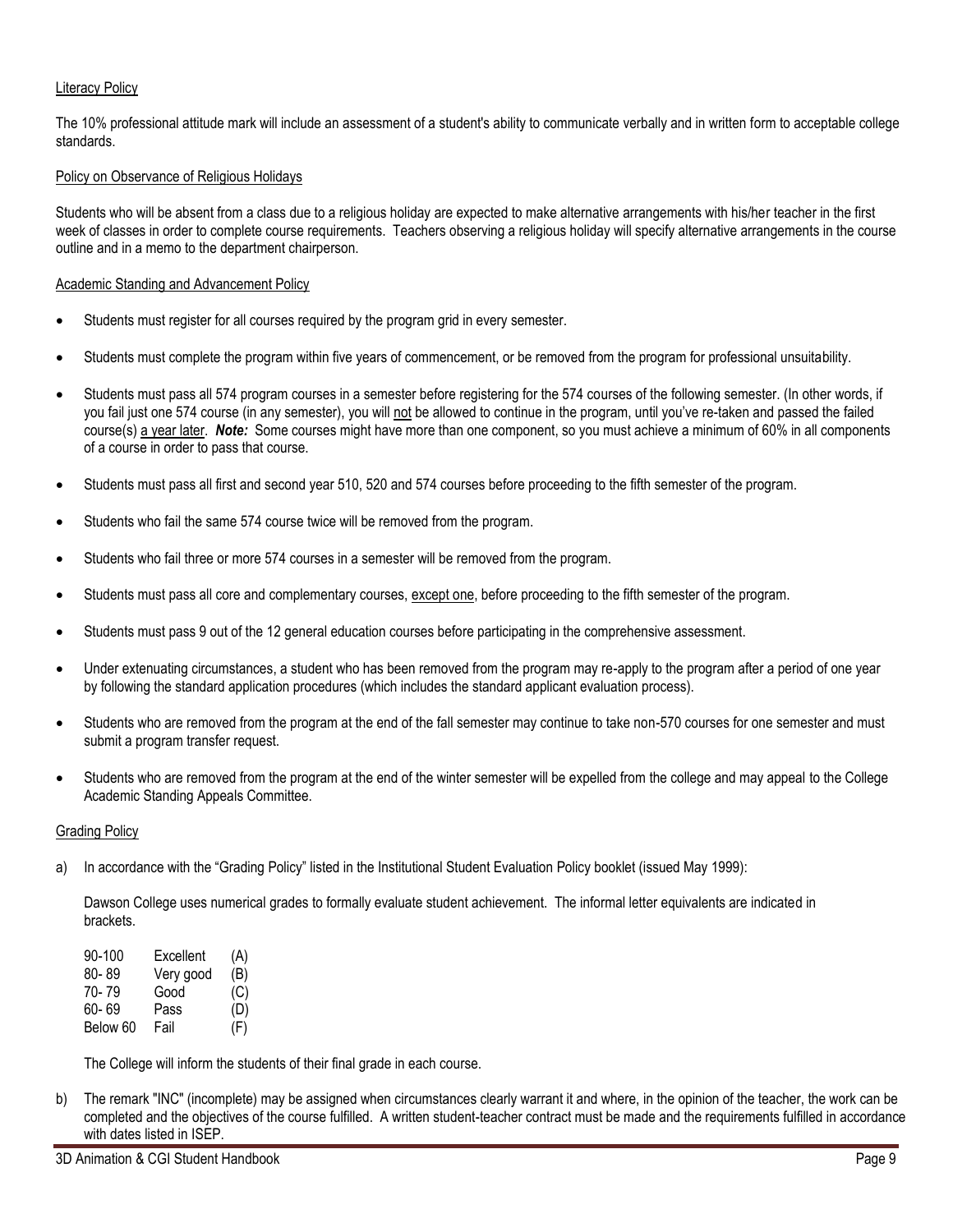c) Evaluation is done on the following basis and in accordance with the department's policies.

80% – Class work, homework, tests and/or exams, etc. 20% – Attendance, punctuality, professional attitude, aptitude, capability and career suitability

d) All projects or assignments must be submitted by their due dates. No late work will be accepted, except by permission, as stated in the teacher's course outline.

*Standard Grading Policy for Late Projects*, as follows:

| <b>First Year:</b>             | Late (up to one week)                                     | 10% deducted                    |  |
|--------------------------------|-----------------------------------------------------------|---------------------------------|--|
|                                | After one week late                                       | Final mark of 0 assigned        |  |
| <b>Second Year:</b>            | Late (up to one week)                                     | 20% deducted                    |  |
|                                | After one week late                                       | Final mark of 0 assigned        |  |
| Third Year:                    | Late (up to one week)                                     | 20% deducted                    |  |
|                                | After one week late                                       | Final mark of 0 assigned        |  |
| <b>Third Year (Final Film)</b> | Final film is due on a specified<br>date in 6th semester. | No late film projects accepted. |  |

*(If unable to finish in time, hand in partially completed project in order to receive partial marks.)*

**NOTE:** If the project is late due to sickness, then a medical note must be handed in with the project and only up to one week penalty will be waived.

As we are training students to be professionals, faculty will expect students to show responsibility by informing them of their absence and to make alternative arrangements.

#### **STUDENT LEAVE OF ABSENCE**

A student who does not register in any 574 courses is deemed to be "on leave" from the program. A student may take 510, 520, and core courses while on leave.

However, a "Permission to Resume Program Studies" form must be submitted to the Chairperson and to the Registrar's Office by the respective deadline in order to be re-admitted into the program.

A student who is not taking any courses while "on leave" must re-apply to Dawson through the Admissions Office. The student on leave must also notify the Chairperson in writing of his/her intention to return to the fall semester before March 1, or to the winter semester before November 1.

#### **STUDENT ASSESSMENT**

The department meets each semester to evaluate student progress. Where appropriate, students must be informed of a negative evaluation by the committee and must be advised of the appropriate course of action recommended in order to rectify the problem. Students are entitled to receive appropriate tutorial support to alleviate the problem.

#### **RETAINING STUDENT WORK; RIGHT TO PUBLISH OR EXHIBIT STUDENT WORK**

The department has the right to retain a student's work for a period of up to 6 months after its submission to the department. The department has the right to publish/exhibit original student work. Every possible attempt will be made to have work available to students for job interviews.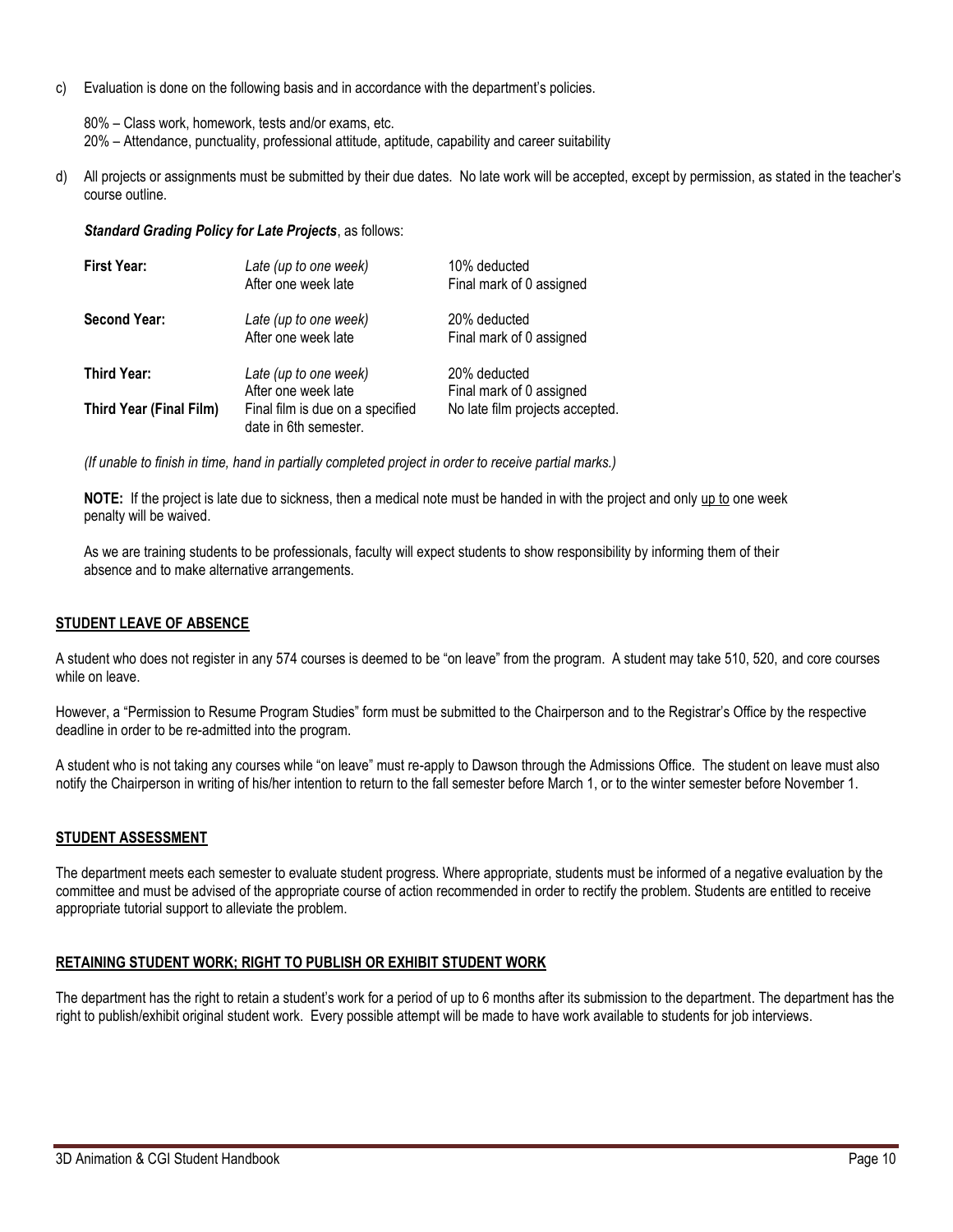# **PRESENTATION OF STUDENT WORK / ASSIGNMENTS**

Professionalism must be your own personal goal since you will be competing with other animators and computer artists who **will** make presentation of their work a priority. They are offering their services/work to a marketplace that is already very visually and marketing savvy, therefore, you must meet the minimum standards of that community (which includes directors, creative directors, animators, teachers, etc.).

These standards assume the following:

- 1. Presentation is of utmost importance.
- 2. The first thing that anyone sees when they look at your submitted work/portfolio/blog/website is the "presentation package" which can be anything from an envelope to a portfolio case to a website. Your packaging or presentation communicates the initial impact that sets the stage for the work itself.
- 3. Presentation reels are, in effect, marketing pieces that represent you and communicate your abilities/skills. A tattered scratched DVD with hard-toread hand-scrawled lettering suggests that you are sloppy, uncaring, and unprofessional. A neat DVD with a type-printed label immediately says "professional" and "organized," etc.
- 4. Your guideline, as a student and an aspiring animator, should be to make it as easy as possible for your teacher (client) to see that you deserve the "reward" (a high mark, the job, etc). This begins with a clean, organized, professional-looking presentation with appropriate animation content.

# **STUDENT REPRESENTATIVES**

At the beginning of the fall semester, students in each year of the program will elect two representatives who will act as a liaison between their class, the department and the college.

# **STUDENT COMPLAINTS AND GRIEVANCES**

An academic or personal grievance must proceed through the proper channels and in the following order:

- 1. The student should discuss and resolve the issues with the teacher.
- 2. If the issues cannot be resolved with the teacher, then the student may request the Chairperson's assistance (or the Ombudsman's, especially in the event that the teacher in question is the Chairperson). The complaint/grievance should be made in writing. Copies of the complaint and all related correspondence will be sent to the teacher, the Dean and the Director of Human Resources.
- 3. If the issues cannot be resolved through procedures outlined above, then the student may implement the formal grievance process as outlined in ISEP.

# **EXIT REQUIREMENTS**

The Ministry of Education requires students to pass the following tests in order to obtain their D.E.C.:

- $\Box$ English Exit Examination
- $\Box$ French Exit Examination
- $\Box$ Comprehensive Examination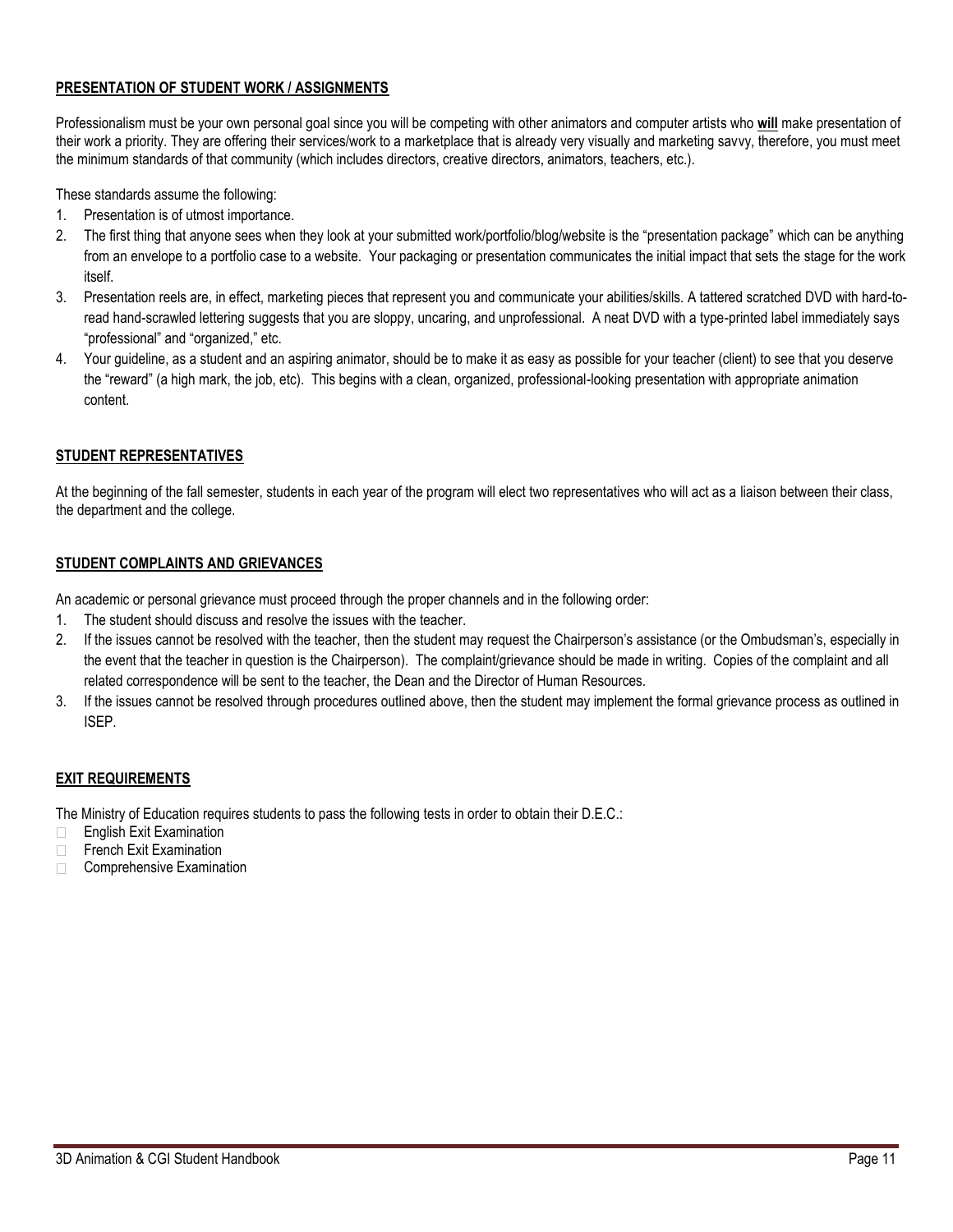# **EXIT PROFILE**

# **Objective**

The student will acquire a balanced general education as well as the necessary skills to design and execute entire projects/contracts in the 3D Animation and CGI field.

## Competencies

In order to be fully competent as an animator entering the marketplace, the student must be able to:

- identify and analyze the requirements of a 3D animation project;
- participate in every part of the 3D animation production pipeline under the supervision of an Art Director;
- work with other artists and cultivate creative relationships;
- use industry standard software to create 3D digital animations for a range of applications within various media industries;
- adapt to the constantly changing technological tools required of the animation industry;
- create a full-rendered 3D digitally animated film;
- present a portfolio appropriate for an entry-level position in the animation industry;
- communicate effectively at a college level in English both orally and in writing, using appropriate vocabulary, form and style;
- communicate adequately at a college level in French as a second language, orally and in writing, using appropriate vocabulary, form and style;
- demonstrate attitudes and ethical behaviour essential to professional practice;
- work independently and with a sense of initiative and responsibility; and
- complement daily work activities with a healthy lifestyle.

#### **LIST OF SUPPLIES & ART STORES**

Students are to purchase the following supplies by the first week of classes.

#### **Supplies**

- 1. Pencils and Pens
- 2. USB key
- 3. Intuos Wacom tablet

Required by second semester:

- 1. Portable hard drive
- 2. DSLR of any make or model with a zoom lens of a minimum of 18-55mm.
- 3. (The camera must have fully manual settings (shutter speed, aperture, ISO, colour balance) and be able to shoot HD video at 24fps. Example: Canon Rebel series, Nikon D40…)
- 4. A tripod (either photo or video) which extends to a minimum of 5 feet high.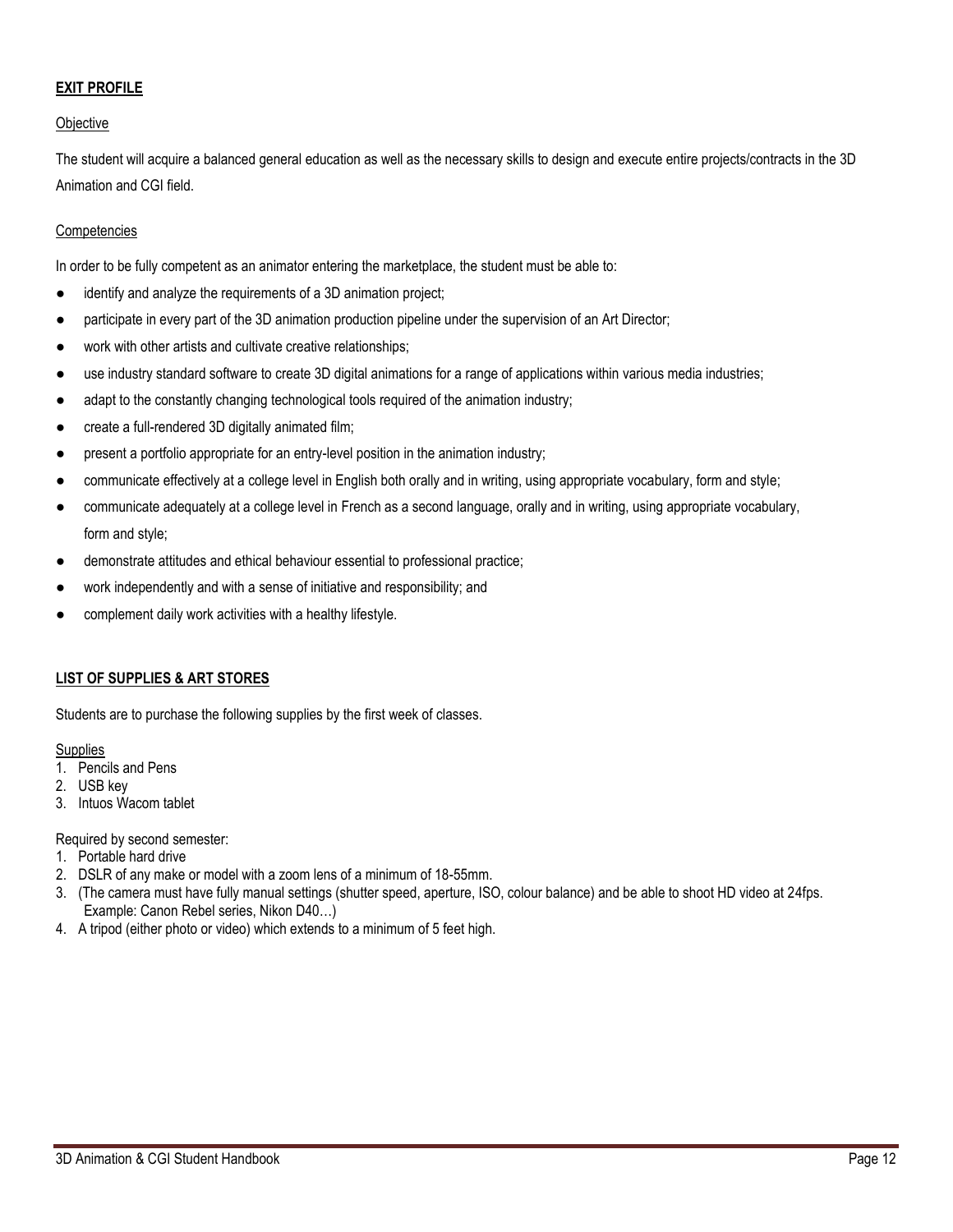# **COLLEGE SERVICES**

There are many services available to students; some are listed below. For details, refer to Dawson's website: www.dawsoncollege.qc.ca.

| <b>Academic Advising</b>            | 2D.4       | As well as 2D.7                                                                                                                                                                                                                                                                                              |
|-------------------------------------|------------|--------------------------------------------------------------------------------------------------------------------------------------------------------------------------------------------------------------------------------------------------------------------------------------------------------------|
| <b>Academic Skills Centre</b>       | 6D.2       | Enter the Library and go up the stairs to access the centre.                                                                                                                                                                                                                                                 |
| Amphitheatre                        | 4C.1       |                                                                                                                                                                                                                                                                                                              |
| <b>Awards &amp; Scholarships</b>    | $3H.1 - 1$ | awards@dawsoncollege.qc.ca                                                                                                                                                                                                                                                                                   |
| <b>Bookstore</b>                    | 1F.2       | Lower atrium - look for sign above entrance to hallway.                                                                                                                                                                                                                                                      |
| <b>Campus Life &amp; Leadership</b> | 2E.6       |                                                                                                                                                                                                                                                                                                              |
| <b>Career Resource Centre</b>       | 6D.5       |                                                                                                                                                                                                                                                                                                              |
| <b>Computer Labs</b>                |            | The following labs are available, but only when classes are not<br>scheduled in them: 2F.14 / 16 / 18 / 20 / 22 / 24 / 26 and 5B.2 / 3 / 4.<br>(Students can get an e-mail address via My Dawson portal-Omnivox and<br>Office 365.)                                                                          |
| <b>Continuing Education</b>         | 2H.1       |                                                                                                                                                                                                                                                                                                              |
| <b>Counseling Services</b>          | 4E.2       | Personal & career counselling. (For academic advice, see an Academic<br>Advisor.)                                                                                                                                                                                                                            |
| Dawson CPE (Daycare)                |            | On campus grounds (514-931-8731, ext. 1555).                                                                                                                                                                                                                                                                 |
| Dean's Office                       | $3H.3-3$   | Andréa Cole, Dean of Creative and Applied Arts<br>(Secretary: Tanya Viltofsky, 3H.3-2)                                                                                                                                                                                                                       |
| <b>Financial Aid Office</b>         | 4E.2       | Loans, bursaries                                                                                                                                                                                                                                                                                             |
| <b>First-Year Students' Office</b>  | $2D.0-1$   | A support and triage centre for student issues that can be resolved<br>through services available at the College.                                                                                                                                                                                            |
| <b>Food Services</b>                | Atrium     | Ground floor                                                                                                                                                                                                                                                                                                 |
| <b>Free Mac Lab</b>                 | 4G.6       | Contains computer resources for applied arts students to complete homework.                                                                                                                                                                                                                                  |
| Gymnasiums                          |            | 0H.3, -1H.2, -1H.4 and -1H.6                                                                                                                                                                                                                                                                                 |
| Library                             | 5C.3       | Books, audio & video tapes, audio CDs, magazines and other specialized<br>materials. Services: computerized catalogue system, reserve readings,<br>photocopying, periodical indexes on CD ROMs, and borrowing privileges from<br>other libraries. Library catalogue accessible at dolls@dawsoncollege.qc.ca. |
| <b>Ombuds Services</b>              | 4E.2       | The Dawson Ombudsperson helps to ensure that all Dawson students receive<br>fair and equitable treatment within the College system. The Ombudsperson<br>provides an independent and confidential service and is empowered to<br>investigate complaints as well as facilitate or negotiate solutions.         |
| <b>Registrar's Office</b>           | 2D.6       | Registration, course change, student records (M-H 8:30-5:00; F 8:30-4:30)                                                                                                                                                                                                                                    |
| <b>Student AccessAbility Centre</b> | 2E.8A      | Offers a variety of services that enable students with documented disabilities<br>to pursue college studies. They assist students with hearing, visual, or motor/coordination<br>impairments, learning disabilities, mental health issues, or chronic medical conditions. Those                              |